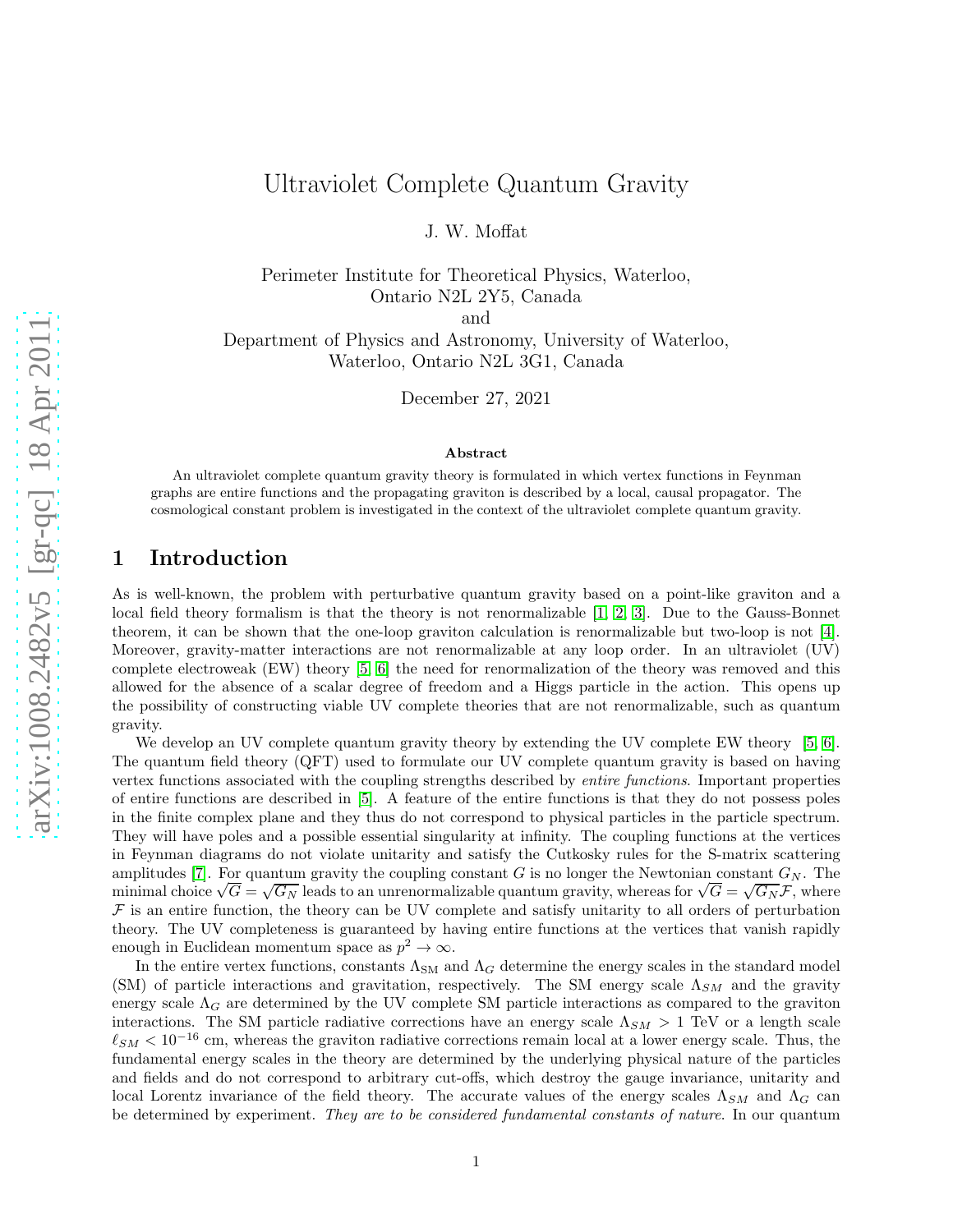gravity theory, the graviton-graviton and graviton-matter interactions are nonlocal due to the nonlocal entire functions at vertices in Feynman graphs. Unfortunately, there are no direct quantum gravity scattering amplitude data available to test the validity of our theory.

In Section 2, we describe the action of the theory and formulate the UV complete quantum gravity as a perturbative theory. In Section 3, we investigate the vacuum polarization in quantum gravity and gravity coupled to SM particles. The cosmological constant problem is examined in Section 4, and a possible solution is proposed. We end in Section 5, with concluding remarks.

## 2 UV Complete Quantum Gravity

We begin with the four-dimensional action for gravity:

$$
S = S_{\text{Graw}} + S_M,\tag{1}
$$

where

<span id="page-1-1"></span>
$$
S_{\text{Graw}} = -\frac{1}{16\pi G_N} \int d^4x \sqrt{-g}(R+2\lambda),\tag{2}
$$

and  $S_M$  is the matter action. Here, we use the notation:  $\mu, \nu = 0, 1, 2, 3, g = \det(g_{\mu\nu})$ , the metric signature of Minkowski spacetime is  $\eta_{\mu\nu} = \text{diag}(+1, -1, -1, -1)$ ,  $G_N$  is Newton's gravitational constant and  $\lambda$  is the cosmological constant. The Ricci tensor is defined by

$$
R_{\mu\nu} = \partial_{\alpha} \Gamma^{\alpha}{}_{\mu\nu} - \partial_{\nu} \Gamma^{\alpha}{}_{\mu\alpha} + \Gamma^{\alpha}{}_{\mu\nu} \Gamma^{\beta}{}_{\alpha\beta} - \Gamma^{\alpha}{}_{\mu\beta} \Gamma^{\beta}{}_{\alpha\nu}.
$$
 (3)

We assume that the matter action  $S_M$  is modified to incorporate a nonlocal coupling to gravity. As usual, the generalized energy momentum tensor  $S_{\mu\nu}$  is given by

$$
-\frac{2}{\sqrt{-g}}\frac{\delta S_M}{\delta g^{\mu\nu}} = S_{\mu\nu}.\tag{4}
$$

Here, we have assumed that

$$
S_{\mu\nu} = \mathcal{F}^2(\Box/2\Lambda_G^2)T_{\mu\nu},\tag{5}
$$

where  $\mathcal F$  is an entire function and

$$
\Box = g^{\mu\nu}\nabla_{\mu}\nabla_{\nu} = \frac{1}{\sqrt{-g}}(\partial_{\mu}\sqrt{-g}g^{\mu\nu}\partial_{\nu}),\tag{6}
$$

and  $T_{\mu\nu}$  is the standard stress-energy-momentum tensor in the absence of nonlocal coupling. Moreover,  $\Lambda_G$ is a fundamental gravitational energy scale. The generalized Einstein field equations are given by

<span id="page-1-0"></span>
$$
G_{\mu\nu} = 8\pi G_N S_{\mu\nu},\tag{7}
$$

where  $G_{\mu\nu} = R_{\mu\nu} - \frac{1}{2}g_{\mu\nu}R$ . Since F is an invertible function, we can rewrite the field equations in the form:

$$
\mathcal{F}^{-2}(\Box/2\Lambda_G^2)G_{\mu\nu} = 8\pi G_N T_{\mu\nu}.
$$
\n(8)

We note that  $\mathcal{F}^{-2}$  is a differential operator acting on the Einstein tensor  $G_{\mu\nu}$ . The field equations in vacuum for  $T_{\mu\nu} = 0$  are given by

$$
\mathcal{F}^{-2}(\Box/2\Lambda_G^2)G_{\mu\nu}=0.\tag{9}
$$

Because of the Bianchi identities:  $\nabla_{\nu}G^{\mu\nu} = 0$  the field equations [\(7\)](#page-1-0) yield the conservation law:

$$
\nabla_{\nu} S^{\mu\nu} = 0. \tag{10}
$$

We note that the Einstein-Hilbert action  $(2)$  is not modified. It is the matter action  $S_M$  that is modified by the nonlocal differential operator  $\mathcal{F}^2$  to produce the smeared energy-momentum tensor  $S_{\mu\nu}$ . The choice between  $T_{\mu\nu} = 0$  and  $S_{\mu\nu} = 0$  will produce two different possible vacuum states.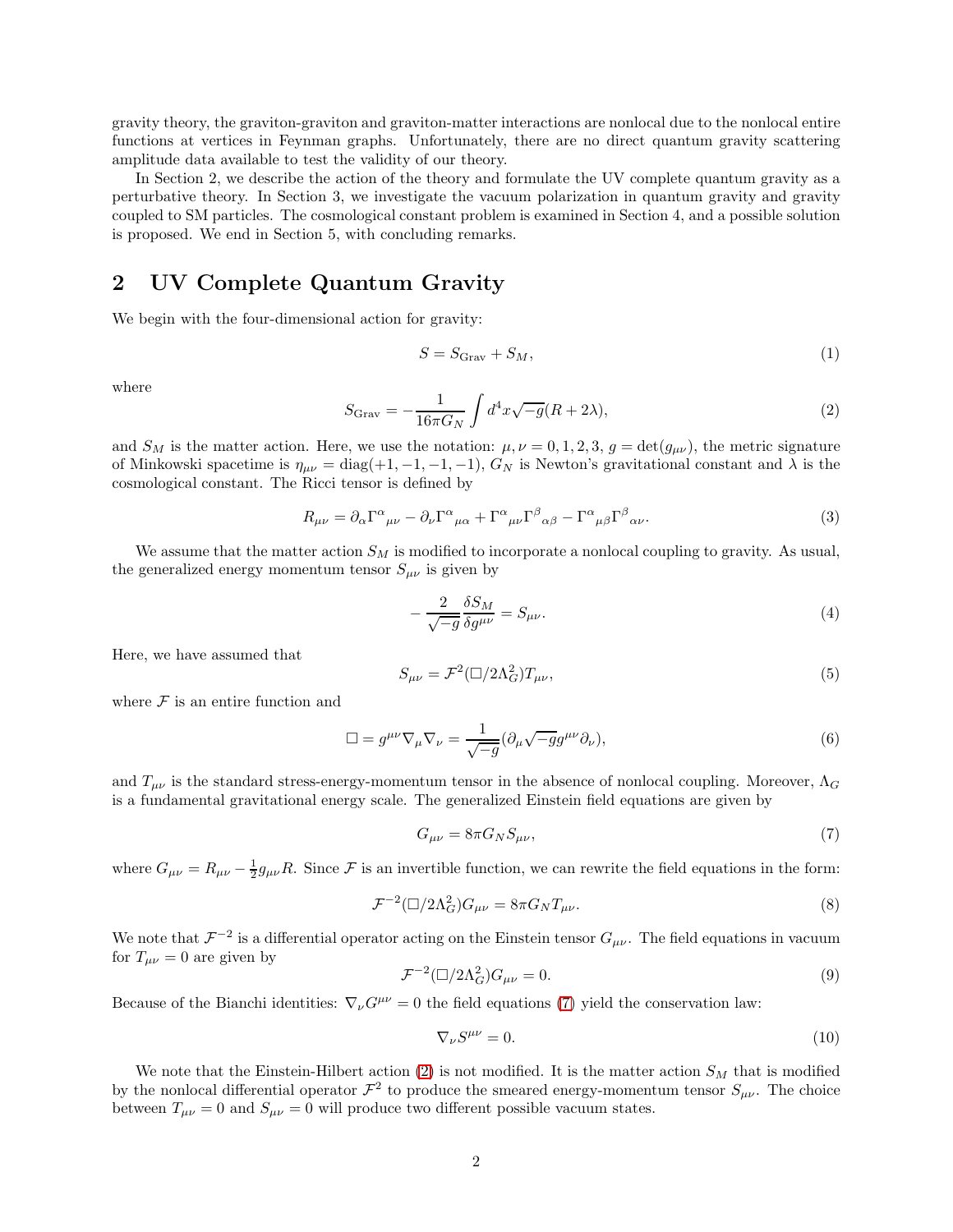The entire function  $\mathcal F$  is analytic (holomorphic) in the complex z plane, except for singularities at infinity. This means that we can expand  $\mathcal{F}(\Box/2\Lambda_G^2)$  in a power series in  $\Box/2\Lambda_G^2$ . The series expansion of  $\mathcal{F}(\Box/2\Lambda_G^2)$ is not to be truncated, for this would induce instabilities and ghosts violating unitarity. We require that in the limit of classical gravity  $S_{\mu\nu}$  reduces to  $T_{\mu\nu}$ .

In [\[5\]](#page-9-4) the vertex factors in the QFT formalism were described by *entire functions* in spacetime and in the Fourier transformed momentum space. These functions possess no poles in the finite complex momentum plane, so they *do not describe physical fields and do not violate unitarity*. We extend this QFT formalism to quantum gravity by postulating that the gravitational coupling is given by

<span id="page-2-0"></span>
$$
\sqrt{G}(x) = \sqrt{G_N} \mathcal{F}\left(\Box(x)/2\Lambda_G^2\right). \tag{11}
$$

The Fourier transform of [\(11\)](#page-2-0) in a flat Euclidean momentum space is

$$
\sqrt{G}(p^2) = \sqrt{G_N} \mathcal{F}\left(-p^2/2\Lambda_G^2\right).
$$
\n(12)

We require that on-shell:  $G(0) = G_N$ .

Consider the operator  $\mathcal{F}(t)$  in momentum space represented as an infinite series in powers of  $t = -p^2/2\Lambda_G^2$ :

$$
\mathcal{F}(t) = \sum_{j=0}^{\infty} \left[ \frac{|c_j^2|}{(2j)!} \right]^{1/2} t^j.
$$
\n(13)

The function  $\mathcal{F}(t)$  is an *entire* function of t, which is analytic (holomorphic) in the finite complex momentum t-plane. Thus,  $\mathcal F$  has no singularities in the finite complex t-plane. However, it will have a pole or an essential singularity at infinity, otherwise, by Liouville's theorem it is constant. This avoids non-physical singularities occurring in scattering amplitudes which violate the S-matrix unitarity and the Cutkosky rules [\[7\]](#page-9-6). We can distinguish three cases [\[8,](#page-9-7) [9,](#page-9-8) [10\]](#page-9-9):

1.  $\limsup_{j \to \infty} |c_j|^{\frac{1}{j}} = 0,$ 

2. 
$$
\limsup_{j \to \infty} |c_j|^{\frac{1}{j}} = \text{const.} < \infty,
$$

3.  $\limsup_{j\to\infty} |c_j|^{\frac{1}{j}} = \infty.$ 

Let us consider the order of the entire functions  $\mathcal{F}(t)$ . For (1) the order is  $\gamma < \frac{1}{2}$ :

$$
|\mathcal{F}(t)| < \exp(\alpha|t|^\gamma),\tag{14}
$$

where  $\alpha > 0$ . An entire function with this property is

$$
\mathcal{F}(z) = \sum_{n=0}^{\infty} \frac{z^n}{\Gamma(bn+1)}
$$
  $b > 2,$  (15)

where  $\Gamma$  is the gamma function. For type (1) entire functions, we know that  $\mathcal{F}(t)$  does not decrease along any direction in the complex  $z$  plane. Therefore, we cannot use this type of function to describe our coupling function  $G(t) = G_N \mathcal{F}^2(t)$ , for it will not produce a UV finite perturbation theory.

For case (2), the entire functions  $\mathcal{F}(t)$  are of order  $\gamma = 1/2$  and we have

$$
|\mathcal{F}(t)| \le \exp(\alpha \sqrt{|t|}).\tag{16}
$$

This type of entire function *can decrease along one direction* in the complex t-plane.

In the case (3), we have  $\gamma > 1/2$  and now

$$
|\mathcal{F}(t)| \le \exp(f(t)|t|),\tag{17}
$$

where  $f(|t|)$  is a positive function which obeys the condition  $f(|t|) > \alpha |t|^{1/2}$  as  $|t| \to \infty$  for any  $\alpha > 0$ . These functions can decrease along whole regions for  $|t| \to \infty$  and can be chosen to describe the coupling functions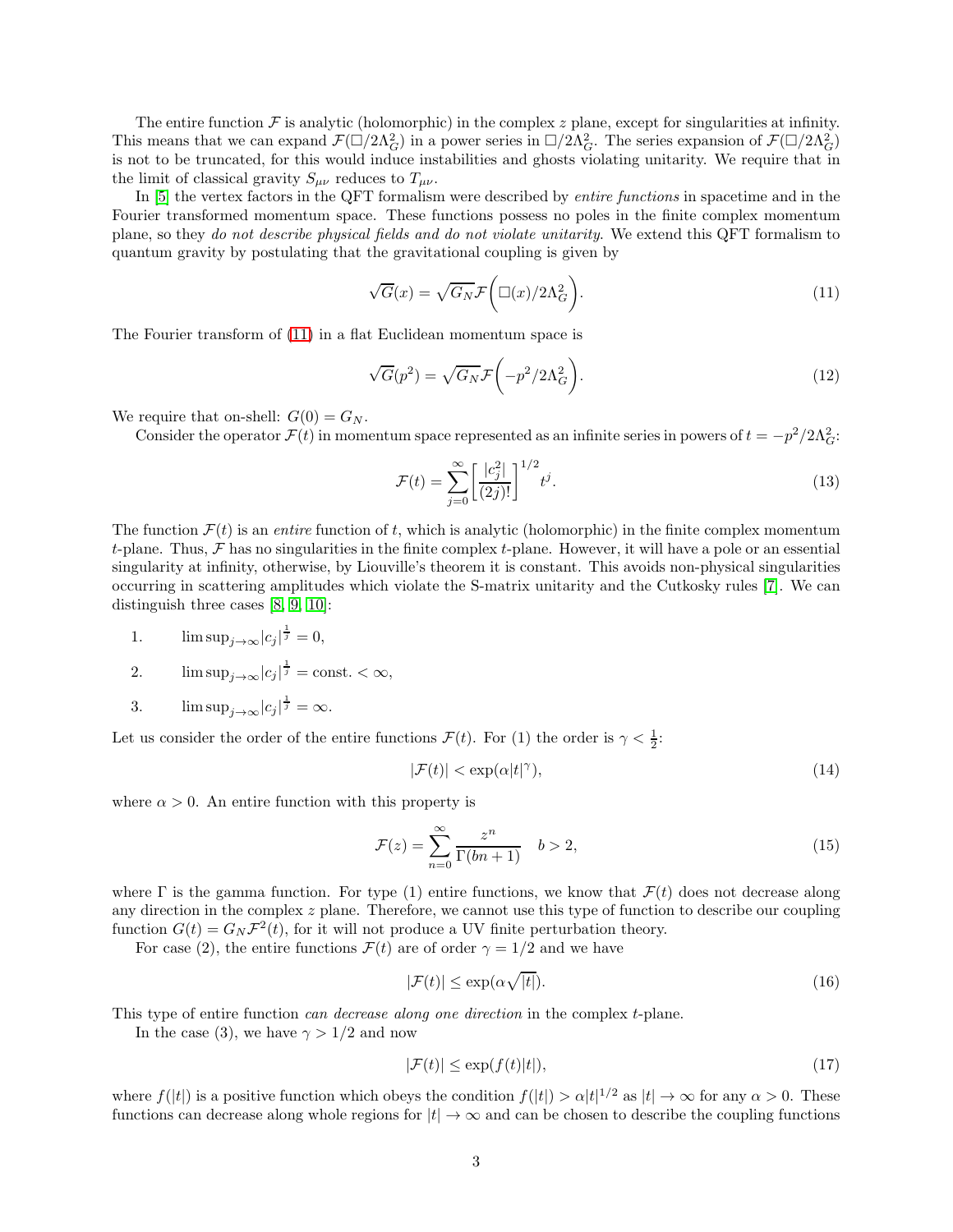and lead to a UV finite, unitary perturbation theory. We note that a consequence of the fundamental theorem of algebra is that "genuinely different" entire functions *cannot dominate each other*, i.e., if f and g are entire functions and  $|f| \le |g|$  everywhere, then  $f = ag$  for some complex number a. This theorem plays an important role in providing a uniqueness of choice of entire functions  $\mathcal{F}(-p^2/\Lambda_G^2)$  for  $p^2 \to \infty$ .

The quantization proceeds from splitting the free and interacting pieces of the Lagrangian density, and replacing vertex functions by entire functions. The Lagrangian is gauge invariant to all orders, guaranteeing that there is no coupling to unphysical quanta, such as longitudinal gravitons.

The path integral formalism for quantization can be performed using the definition

$$
\langle 0|T^*(O[f])|0\rangle_{\mathcal{F}} = \int [Df]\mu[f](\text{gauge fixing})O[f] \exp(i\hat{S}[f]),\tag{18}
$$

where f is a generic field operator and  $\hat{S}$  is the regulated action. On the left-hand side we have the regulated vacuum expectation value of the  $T^*$ -ordered product of an arbitrary operator  $O[f]$  formed from the local fields f. The subscript  $\mathcal F$  signifies that a Lorentz distribution has been used constructed from entire functions maintaining unitarity. Moreover,  $\mu[f]$  is a gauge invariant measure factor and there is a gauge fixing factor, both of which are needed to maintain perturbative unitarity in gauge theories.

The Feynman rules are obtained as follows: Every leg of a diagram is connected to a local propagator,

$$
D(p^2) = \frac{i}{p^2 - M^2 + i\epsilon} \tag{19}
$$

and every vertex has a factor  $\mathcal{F}(p^2)$ , where p is the momentum attached to the propagator  $D(p^2)$ . The formalism is set up in Minkowski spacetime and loop integrals are formally defined in Euclidean space by performing a Wick rotation. The Wick rotation can be conducted for the entire function  $\mathcal{F}(p^2)$ , *thereby allowing for an analytic continuation from Euclidean space to Minkowski space*, provided  $\mathcal{F}(p^2)$  vanishes in the limit  $p^2 \to \pm \infty$  for both space-like and time-like values of  $p^2$ . A possible choice of an entire function that satisfies the requirement of vanishing for space-like and time-like  $p^2 \to \pm \infty$  is:  $\mathcal{F}(p^2) = \exp(-|p|^2/\Lambda_G^2)$  where  $|p| = |(p_\mu p^\mu)|^{1/2}$ . The Lorentz distribution function  $\mathcal{F}$  must be chosen to perform an explicit calculation in perturbation theory. For a general entire function  $\mathcal{F}$ , we can perform a regularization  $\mathcal{F}R^{\delta}$ , such that a Wick rotation  $p_0 = ip_4$  can be carried out for a chosen  $R^{\delta}$  that vanishes in the upper-half complex plane, allowing an analytic continuation to Euclidean momentum space with the subsequent limit:  $\delta \to 0$  [\[8,](#page-9-7) [5\]](#page-9-4). We do not know the unique choice of  $\mathcal F$ . However, once a choice for the function is made, then the theory and the perturbative calculations are uniquely fixed. All loops contain at least one vertex function  $\mathcal F$  and therefore are ultraviolet finite.

We shall now examine the gravitational sector in more detail. Our quantum gravity theory can be formulated as a perturbative theory by expanding around any fixed, classical metric background [\[1\]](#page-9-0):

<span id="page-3-0"></span>
$$
g_{\mu\nu} = \bar{g}_{\mu\nu} + h_{\mu\nu},\tag{20}
$$

where  $\bar{g}_{\mu\nu}$  is any smooth background metric field, e.g., a flat Minkowski spacetime or a de Sitter spacetime. We maintain local gauge invariance of the gravitational calculations under the gauge group of the fixed background metric, e.g., for a fixed Minkowski metric background the action is invariant under local Poincaré transformations, while for a de Sitter background metric the action will be invariant under the group of de Sitter transformations. We argue that although we lose general covariance in our perturbation calculations of gravitational scattering amplitudes, the basic physical properties such as finiteness of loop amplitudes, gauge invariance and unitarity will ultimately lead to correct and reliable physical conclusions for  $E \leq M_{PL}$ where  $M_{\rm PL} \sim 10^{19}$  GeV is the Planck energy.

For the sake of simplicity, we only consider expansions about flat Minkowski spacetime. If we wish to include the cosmological constant, then we cannot strictly speaking expand about flat spacetime. This is to be expected, because the cosmological constant produces a curved spacetime even when the energy-momentum tensors  $S_{\mu\nu} = 0$  and  $T_{\mu\nu} = 0$ . Therefore, we should use the expansion [\(20\)](#page-3-0) with a curved background metric. But for energy scales encountered in particle physics, the curvature is very small, so we can approximate the perturbation calculation by using the flat spacetime expansion and trust that the results are valid in general for curved spacetime backgrounds, including the cosmological constant.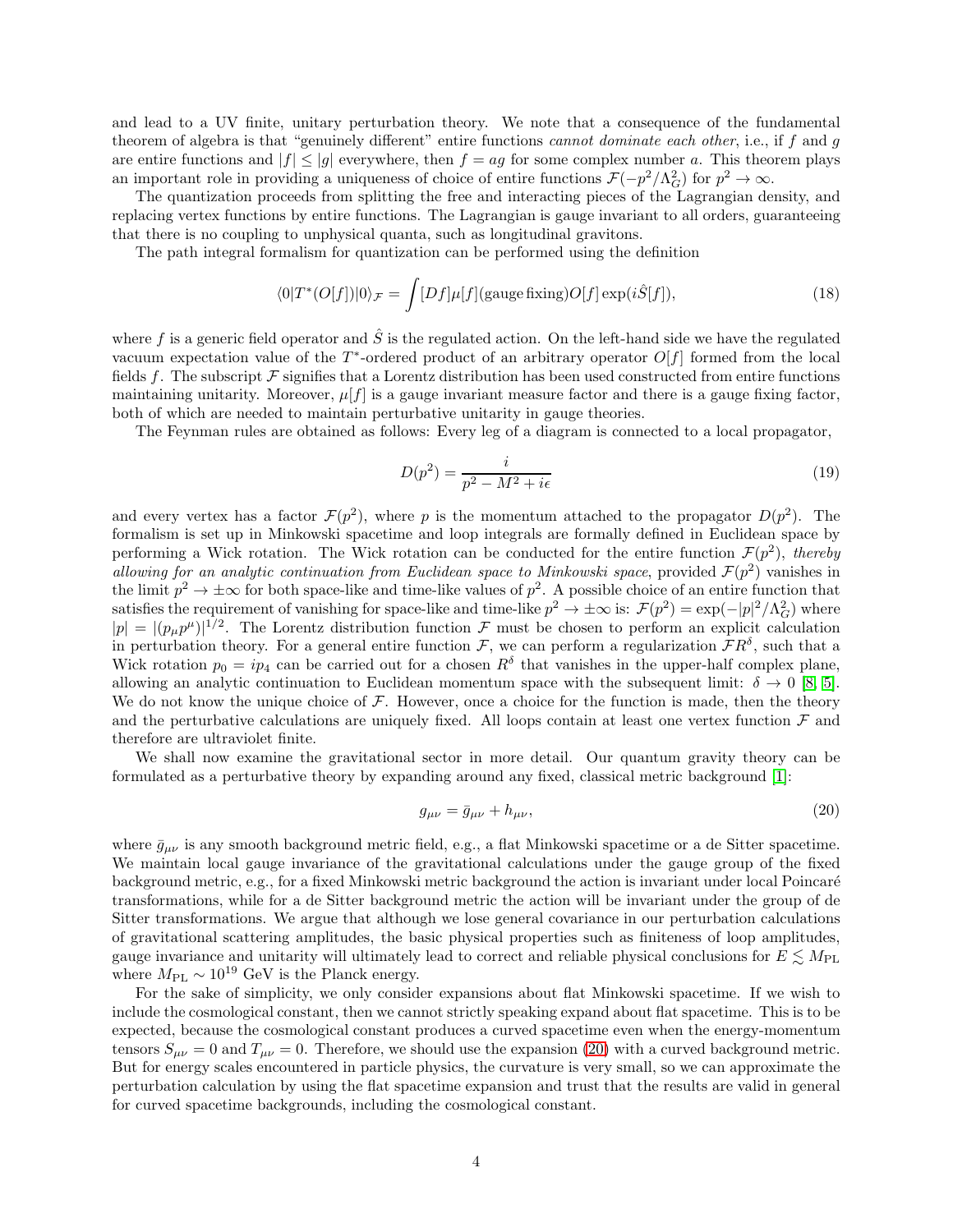Let us define  $\mathbf{g}^{\mu\nu} = \sqrt{-g}g^{\mu\nu}$  and  $\mathbf{g} = \det(\mathbf{g}^{\mu\nu})$ . It can be shown that  $\sqrt{-g} = \sqrt{-g}$  and  $\partial_{\rho}\mathbf{g} = \mathbf{g}_{\alpha\beta}\partial_{\rho}\mathbf{g}^{\alpha\beta}\mathbf{g}$ . We can write the gravitational Lagrangian density  $\mathcal{L}_{grav}$  in the first-order form [\[11\]](#page-9-10):

$$
\mathcal{L}_{\text{grav}} = \frac{1}{2\kappa^2} \left( \mathbf{g}^{\rho\sigma} \mathbf{g}_{\lambda\mu} \mathbf{g}_{\kappa\nu} - \frac{1}{2} \mathbf{g}^{\rho\sigma} \mathbf{g}_{\mu\kappa} \mathbf{g}_{\lambda\nu} - 2 \delta^{\sigma}_{\kappa} \delta^{\rho}_{\lambda} \mathbf{g}_{\mu\nu} \right) \partial_{\rho} \mathbf{g}^{\mu\kappa} \partial_{\sigma} \mathbf{g}^{\lambda\nu} - \frac{1}{\alpha \kappa^2} \partial_{\mu} \mathbf{g}^{\mu\nu} \partial_{\kappa} \mathbf{g}^{\kappa\lambda} \mathbf{g}_{\nu\lambda} + \bar{C}_{\nu} \partial_{\mu} X^{\mu\nu}{}_{\lambda} C^{\lambda},
$$
(21)

where  $\kappa^2 = 32\pi G_N$ . We have added a gauge fixing term with the parameter  $\alpha$ ,  $C_\mu$  is the Fadeev-Popov ghost field and  $X^{\mu\nu}$  is a differential operator.

We expand the local interpolating graviton field  $g^{\mu\nu}$  as

<span id="page-4-0"></span>
$$
\mathbf{g}^{\mu\nu} = \eta^{\mu\nu} + \kappa \gamma^{\mu\nu}.\tag{22}
$$

Then,

<span id="page-4-1"></span>
$$
\mathbf{g}_{\mu\nu} = \eta_{\mu\nu} - \kappa \gamma_{\mu\nu} + \kappa^2 \gamma_{\mu}{}^{\alpha} \gamma_{\alpha\nu} - \kappa^3 \gamma_{\mu\alpha} \gamma^{\alpha}{}_{\beta} \gamma^{\beta}{}_{\nu} + O(\kappa^4). \tag{23}
$$

We also have

<span id="page-4-2"></span>
$$
\frac{1}{\sqrt{-g}} = 1 - \frac{\kappa}{2}\gamma + O(\kappa^2),\tag{24}
$$

where  $\gamma = \gamma^{\lambda}{}_{\lambda}$ . We note that F is a function of the covariant derivative operator  $\square = \nabla_{\mu} \nabla^{\mu}$ .

The local gravitational Lagrangian density is expanded as

$$
\mathcal{L}_{\text{grav}} = \mathcal{L}^{(0)} + \kappa \mathcal{L}^{(1)} + \kappa^2 \mathcal{L}^{(2)} + \dots
$$
 (25)

We obtain

$$
\mathcal{L}^{(0)} = \frac{1}{2} \partial_{\sigma} \gamma_{\lambda \rho} \partial^{\sigma} \gamma^{\lambda \rho} - \partial_{\lambda} \gamma^{\rho \kappa} \partial_{\kappa} \gamma^{\lambda}_{\rho} - \frac{1}{4} \partial_{\rho} \gamma \partial^{\rho} \gamma - \frac{1}{\alpha} \partial_{\rho} \gamma^{\rho}_{\lambda} \partial_{\kappa} \gamma^{\kappa \lambda} + \bar{C}^{\lambda} \Box C_{\lambda}, \tag{26}
$$

$$
\mathcal{L}^{(1)} = \frac{1}{4} (-4\gamma_{\lambda\mu}\partial^{\rho}\gamma^{\mu\kappa}\partial_{\rho}\gamma^{\lambda}_{\kappa} + 2\gamma_{\mu\kappa}\partial^{\rho}\gamma^{\mu\kappa}\partial_{\rho}\gamma + 2\gamma^{\rho\sigma}\partial_{\rho}\gamma_{\lambda\nu}\partial_{\sigma}\gamma^{\lambda\nu} - \gamma^{\rho\sigma}\partial_{\rho}\gamma\partial_{\sigma}\gamma + 4\gamma_{\mu\nu}\partial_{\lambda}\gamma^{\mu\kappa}\partial_{\kappa}\gamma^{\nu\lambda}) + \bar{C}^{\nu}\gamma_{\kappa\mu}\partial^{\kappa}\partial^{\mu}C_{\nu} + \bar{C}^{\nu}\partial^{\mu}\gamma_{\kappa\mu}\partial^{\kappa}C_{\nu} - \bar{C}^{\nu}\partial^{\lambda}\partial^{\mu}\gamma_{\mu\nu}C_{\lambda} - \bar{C}^{\nu}\partial^{\mu}\gamma_{\mu\nu}\partial^{\lambda}C_{\lambda}, \quad (27)
$$

$$
\mathcal{L}^{(2)} = \frac{1}{4} [4\gamma_{\kappa\alpha} \gamma^{\alpha\nu} \partial^{\rho} \gamma^{\lambda\kappa} \partial_{\rho} \gamma_{\nu\lambda} + (2\gamma_{\lambda\mu} \gamma_{\kappa\nu} - \gamma_{\mu\kappa} \gamma_{\nu\lambda}) \partial^{\rho} \gamma^{\mu\kappa} \partial_{\rho} \gamma^{\nu\lambda} - 2\gamma_{\lambda\alpha} \gamma^{\alpha}_{\nu} \partial^{\rho} \gamma^{\lambda\nu} \partial_{\rho} \gamma - 2\gamma^{\rho\sigma} \gamma^{\kappa}_{\nu} \partial_{\rho} \gamma_{\lambda\kappa} \partial_{\sigma} \gamma^{\nu\lambda} + \gamma^{\rho\sigma} \gamma^{\nu\lambda} \partial_{\sigma} \gamma_{\nu\lambda} \partial_{\rho} \gamma - 2\gamma_{\mu\alpha} \gamma^{\alpha\nu} \partial^{\lambda} \gamma^{\mu\kappa} \partial_{\kappa} \gamma_{\nu\lambda}].
$$
\n(28)

Let us consider the effects of an infinitesimal gauge transformation:  $x^{'\mu} = x^{\mu} + \xi^{\mu}$ , where  $\xi^{\mu}$  is an infinitesimal vector quantity. We get

$$
\delta \mathbf{g}^{\mu\nu} = -\xi^{\lambda} \partial_{\lambda} \mathbf{g}^{\mu\nu} + \partial_{\rho} \xi^{\mu} \mathbf{g}^{\rho\nu} + \partial_{\rho} \xi^{\nu} \mathbf{g}^{\mu\rho} - \partial_{\alpha} \xi^{\alpha} \mathbf{g}^{\mu\nu}.
$$
 (29)

In the limit the gauge parameter  $\alpha \to \infty$ , the Lagrangian density  $\mathcal{L}_{grav}$  is invariant under the gauge transformation:

$$
\delta \gamma^{\mu\nu} = X^{\mu\nu}{}_{\lambda} \xi^{\lambda},\tag{30}
$$

where  $X^{\mu\nu}{}_{\lambda}$  is a differential operator:

$$
X^{\mu\nu}{}_{\lambda} = -\partial_{\lambda}\gamma^{\mu\nu} + \gamma^{\rho\nu}\delta^{\mu}_{\lambda}\partial_{\rho} + \gamma^{\mu\sigma}\delta^{\nu}_{\lambda}\partial_{\sigma} - \gamma^{\mu\nu}\delta^{\sigma}_{\lambda}\partial_{\sigma} + \frac{1}{\kappa}(\delta^{\mu}_{\lambda}\partial^{\nu} + \delta^{\nu}_{\lambda}\partial^{\mu} - \eta^{\mu\nu}\partial_{\lambda}).
$$
 (31)

For the quantized theory, it is more useful for the gauge fixed theory to require BRST symmetry [\[12,](#page-10-0) [13\]](#page-10-1). We choose  $\xi^{\lambda} = C^{\lambda} \sigma$ , where  $\sigma$  is a global anticommuting scalar. Then, the BRST transformation is

$$
\delta \gamma^{\mu\nu} = X^{\mu\nu}{}_{\lambda} C^{\lambda} \sigma, \quad \delta \bar{C}^{\nu} = -\partial_{\mu} \gamma^{\mu\nu} \left( \frac{2\sigma}{\alpha} \right), \quad \delta C_{\nu} = \kappa C^{\mu} \partial_{\mu} C_{\nu} \sigma. \tag{32}
$$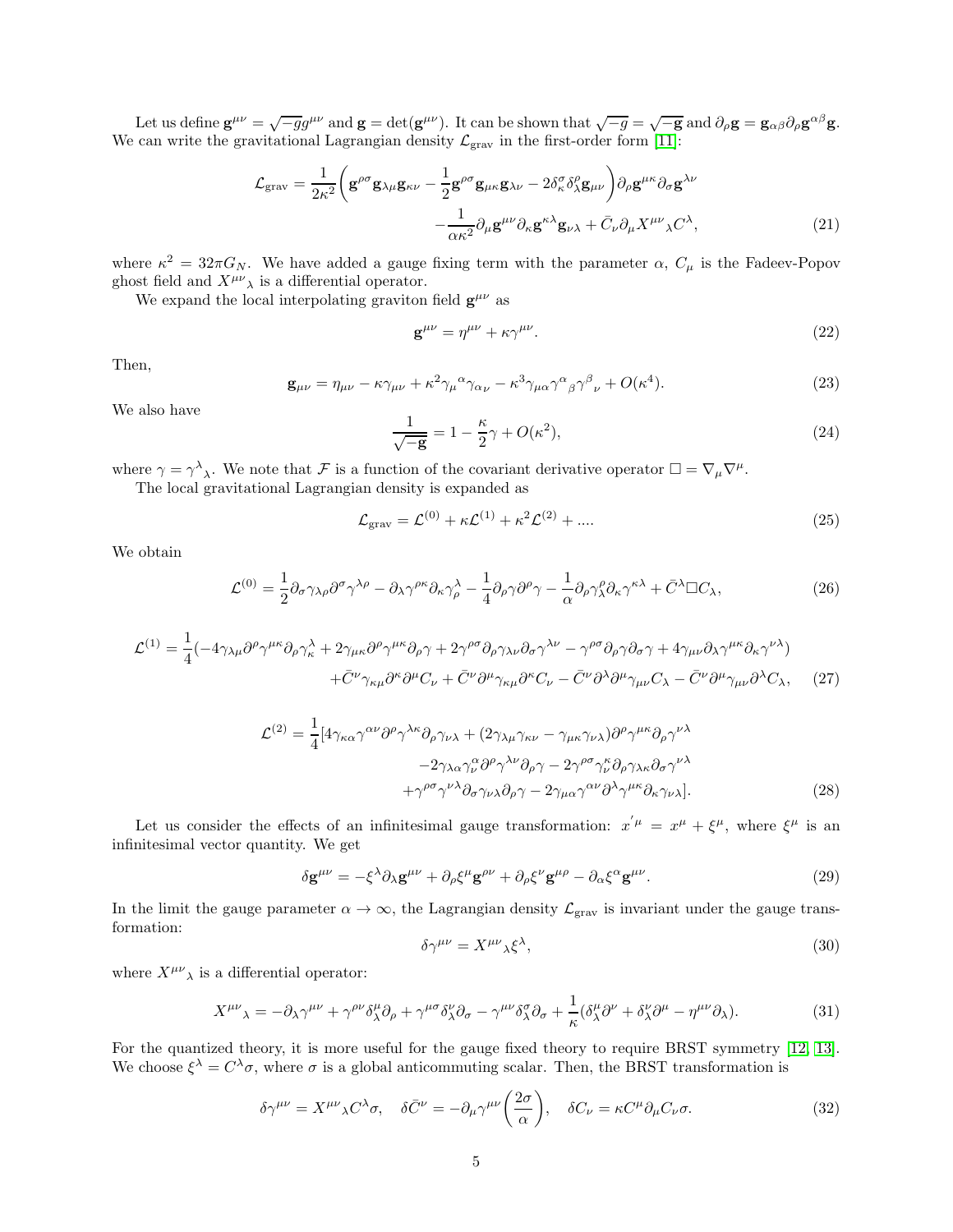To make the nonlocal Lagrangian density gauge invariant, we must extend the local gauge transformations to nonlocal gauge transformations [\[14\]](#page-10-2). The nonlocal regularized Lagrangian density is invariant under the extended BRST transformations up to, but not including,  $\kappa^2$  [\[15,](#page-10-3) [16\]](#page-10-4):

$$
\delta_0 \gamma^{\mu\nu} = X^{(0)\mu\nu}{}_{\lambda} C^{\lambda} \sigma = \frac{1}{\kappa} (\partial^{\nu} C^{\mu} + \partial^{\mu} C^{\nu} - \eta^{\mu\nu} \partial_{\lambda} C^{\lambda}) \sigma,
$$
\n(33)

$$
\delta_1 \gamma^{\mu\nu} = \mathcal{F}^2 X^{(1)\mu\nu}{}_{\lambda} C^{\lambda} \sigma = \mathcal{F}^2 (-\partial_{\lambda} \gamma^{\mu\nu} C^{\lambda} + \gamma^{\rho\nu} \partial_{\rho} C^{\mu} + \gamma^{\mu\sigma} \partial_{\sigma} C^{\nu} - \gamma^{\mu\nu} \partial_{\lambda} C^{\lambda}) \sigma,
$$
(34)

$$
\delta_0 \bar{C}^\nu = 2 \partial_\mu \gamma^{\mu\nu} \sigma,\tag{35}
$$

$$
\delta_1 C_\nu = \kappa \mathcal{F}^2 C^\mu \partial_\mu C_\nu \sigma. \tag{36}
$$

The nonlocal gauge transformations can be derived that include  $\delta_2$  to order  $\kappa^2$  and those in higher orders in  $\kappa$  [\[15,](#page-10-3) [16\]](#page-10-4). In the present approach the vertices in Feynman graphs are entire functions, corresponding to nonlocal, scalar differential operators  $F$  in spacetime and scalar differential operators in momentum space. They do not describe physical propagating fields.

The local graviton propagator in the fixed gauge  $\alpha = -1$  in momentum space is given by

$$
D_{\mu\nu\rho\sigma}^{G}(p) = \frac{\eta_{\mu\rho}\eta_{\nu\sigma} + \eta_{\mu\sigma}\eta_{\nu\rho} - \eta_{\mu\nu}\eta_{\rho\sigma}}{p^2 + i\epsilon},
$$
\n(37)

while the local graviton ghost propagator in momentum space is

$$
D_{\mu\nu}^{\text{ghost}}(p) = \frac{\eta_{\mu\nu}}{p^2 + i\epsilon}.\tag{38}
$$

Because we have extended the gauge symmetry to nonlinear transformations, we must also supplement the quantization procedure with an invariant measure

$$
\mathcal{M} = \Delta(\mathbf{g}, \bar{C}, C) D[\mathbf{g}_{\mu\nu}] D[\bar{C}_{\lambda}] D[C_{\sigma}]
$$
\n(39)

such that  $\delta \mathcal{M} = 0$ .

We quantize by means of the path integral operation

$$
\langle 0|T^*(O[\mathbf{g}])|0\rangle_{\mathcal{F}} = \int [D\mathbf{g}]\mu[\mathbf{g}](\text{gauge fixing})O[\mathbf{g}]\exp(i\hat{S}_{\text{grav}}[\mathbf{g}]). \tag{40}
$$

The quantization is carried out in the functional formalism by finding a measure factor  $\mu[\mathbf{g}]$  to make  $[D\mathbf{g}]$ invariant under the classical symmetry. To ensure a correct gauge fixing scheme, we write  $\hat{S}_{\text{grav}}[\mathbf{g}]$  in the BRST invariant form with ghost fields; the ghost structure arises from exponentiating the Faddeev-Popov determinant [\[17\]](#page-10-5). The algebra of extended gauge symmetries is not expected to close off-shell, so one needs to introduce higher ghost terms (beyond the normal ones) into both the action and the BRST transformation. The BRST action will be regularized directly to ensure that all the corrections to the measure factor are included.

## 3 Gravitational Vacuum Polarization

A feature of our UV complete field theory is that the vertex function  $\mathcal{F}(p^2)$  in momentum space is determined by the choice of entire functions. For a SM gauge boson, such as the  $W$  or  $Z$  boson connected to a standard model particle and anti-particle, the vertex function in Euclidean momentum space is

$$
\mathcal{E}^{\text{SM}}(p^2) = \mathcal{E}\left(p^2/2\Lambda_{SM}^2\right),\tag{41}
$$

where  $\Lambda_{SM}$  is the energy scale for the standard particle model. For a vertex with a graviton attached to a standard model particle and an anti-particle, the vertex function will be

$$
\mathcal{F}^G(p^2) = \mathcal{F}\left(p^2/2\Lambda_G^2\right). \tag{42}
$$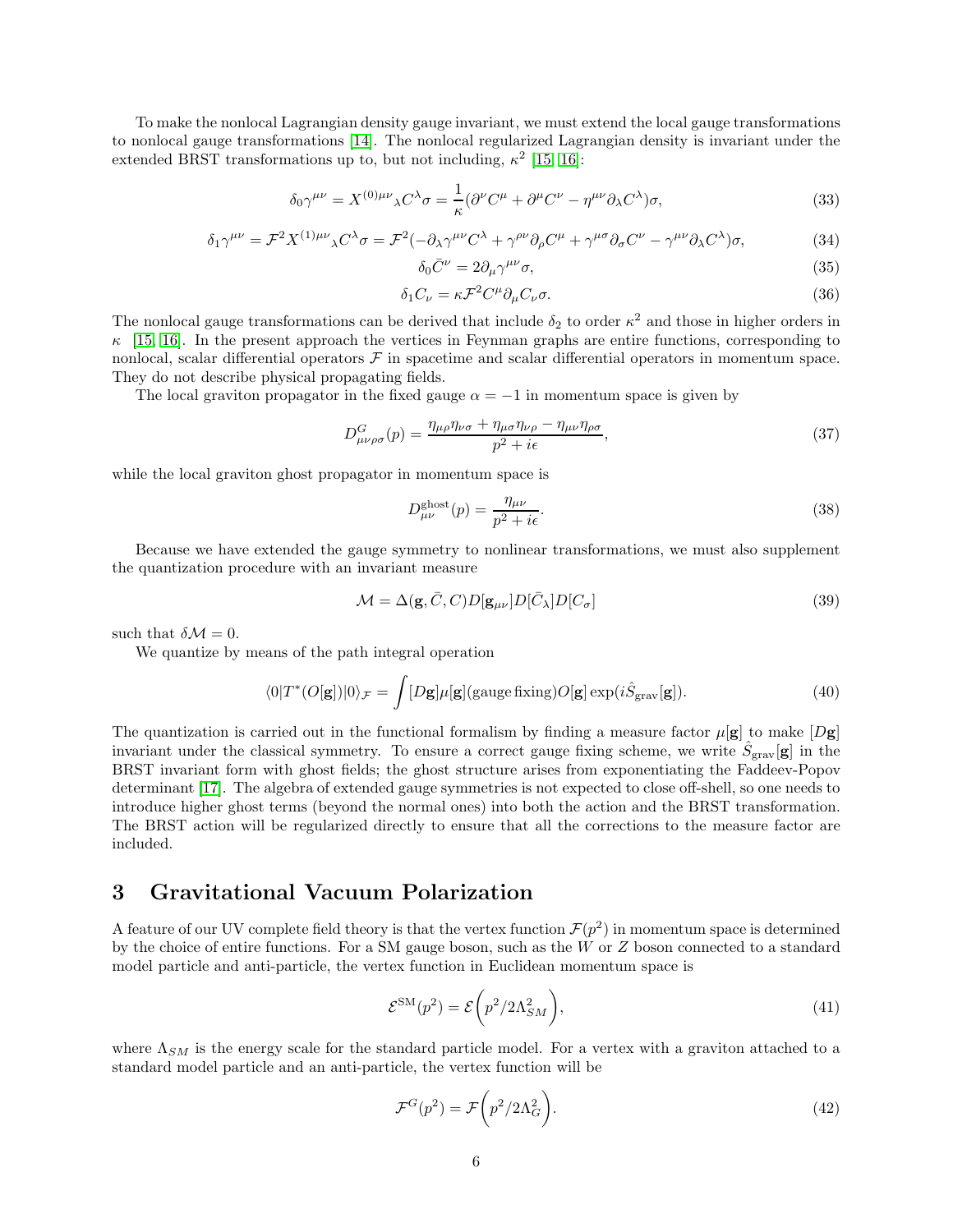Thus, when two vertices are drawn together to make a loop graph, the energy scales  $\Lambda_{SM}$  and  $\Lambda_G$  will be determined by the external legs attached to the loop. If we ignore the weak effects of gravity in SM calculations, then the graviton scale  $\Lambda_G$  can be ignored, as is usually the case in SM calculations.

The lowest order contributions to the graviton self-energy will include the graviton loops, the ghost field loop contribution and the measure loop contribution. In the perturbative quantum gravity theory the first order vacuum polarization tensor  $\Pi^{\mu\nu\rho\sigma}$  must satisfy the Slavnov-Ward identities [\[18\]](#page-10-6):

$$
p_{\mu}p_{\rho}D^{G\mu\nu\alpha\beta}(p)\Pi_{\alpha\beta\gamma\delta}(p)D^{G\gamma\delta\rho\sigma}(p) = 0.
$$
\n(43)

By symmetry and Lorentz invariance, the vacuum polarization tensor must have the form

$$
\Pi_{\alpha\beta\gamma\delta}(p) = \Pi_1(p^2)p^4\eta_{\alpha\beta}\eta_{\gamma\delta} + \Pi_2(p^2)p^4(\eta_{\alpha\gamma}\eta_{\beta\delta} + \eta_{\alpha\delta}\eta_{\beta\gamma}) \n+ \Pi_3(p^2)p^2(\eta_{\alpha\beta}p_{\gamma}p_{\delta} + \eta_{\gamma\delta}p_{\alpha}p_{\beta}) + \Pi_4(p^2)p^2(\eta_{\alpha\gamma}p_{\beta}p_{\delta} + \eta_{\alpha\delta}p_{\beta}p_{\gamma} \n+ \eta_{\beta\gamma}p_{\alpha}p_{\delta} + \eta_{\beta\delta}p_{\alpha}p_{\gamma}) + \Pi_5(p^2)p_{\alpha}p_{\beta}p_{\gamma}p_{\delta}.
$$
\n(44)

The Slavnov-Ward identities impose the restrictions

<span id="page-6-0"></span>
$$
\Pi_2 + \Pi_4 = 0, \quad 4(\Pi_1 + \Pi_2 - \Pi_3) + \Pi_5 = 0.
$$
\n(45)

The basic lowest order graviton self-energy diagram is determined by [\[19,](#page-10-7) [20\]](#page-10-8):

$$
\Pi_{\mu\nu\rho\sigma}^{\text{basic}}(p) = \frac{1}{2} \kappa^2 \int d^4 q \mathcal{U}_{\mu\nu\alpha\beta\gamma\delta}(p, -q, q-p) \mathcal{F}(q^2) D^{G\alpha\beta\kappa\lambda}(q)
$$

$$
\times D^{G\gamma\delta\tau\xi}(q-p) \mathcal{U}_{\kappa\lambda\tau\xi\rho\sigma}(q, p-q, -p) \mathcal{F}((q-p)^2), \tag{46}
$$

where  $U$  is the three-graviton vertex function:

$$
\mathcal{U}_{\mu\nu\rho\sigma\delta\tau}(q_1, q_2, q_3) = -\frac{1}{2} \left[ q_{2(\mu} q_{3\nu)} \left( 2\eta_{\rho(\delta)} \eta_{\tau)\sigma} - \eta_{\rho\sigma} \eta_{\delta\tau} \right) + q_{1(\rho} q_{3\sigma)} \left( 2\eta_{\mu(\delta)} \eta_{\tau)\nu} - \eta_{\mu\nu} \eta_{\delta\tau} \right) + \dots \right],
$$
\n(47)

where  $A_{(\alpha}B_{\beta)} = \frac{1}{2}(A_{\alpha}B_{\beta} + A_{\beta}B_{\alpha})$ , and the ellipsis denotes similar contributions. The ghost-ghost graviton vertex operator is given by

$$
W_{\alpha\beta\lambda\mu}(q_1, q_2, q_3) = -\eta_{\lambda(\alpha}q_{1\beta})q_{2\mu} + \eta_{\lambda\mu}q_{2(\alpha}q_{3\beta)}.
$$
\n(48)

To the basic self-energy diagram [\(46\)](#page-6-0), we must add the ghost particle diagram contribution Πghost and the measure diagram contribution Πmeas. The dominant finite contribution to the graviton self-energy will be of the form

$$
\Pi_{\mu\nu\rho\sigma}(p) \sim \kappa^2 Q_{\mu\nu\rho\sigma}(\Lambda_G, p^2),\tag{49}
$$

where  $Q_{\mu\nu\rho\sigma}(\Lambda_G, p^2)$  is a finite contribution. Renormalizability is no longer an issue for obtaining finite scattering amplitudes. The function  $Q_\mu{}^{\mu\sigma}{}_\sigma(\Lambda_G, p^2)$  vanishes as  $p^2 \to 0$ . Therefore,  $\Pi_\mu{}^{\mu\sigma}{}_\sigma(p)$  vanishes at  $p^2 = 0$ , as it should from gauge invariance to this order and for massless gravitons.

Let us now consider the dominant contributions to the vacuum density arising from the graviton loop corrections for which the loops consist of SM particles. As explained above, we perform the calculations by expanding about flat spacetime and trust that the results still hold for an expansion about a curved metric background field, which is strictly required for a non-zero cosmological constant. Since the scales involved in the final answer correspond to a very small curvature of spacetime for  $E \ll M_{PL}$ , we expect that our approximation is justified.

We adopt a model consisting of a photon field  $A_\mu$  coupled to gravity. We have for the vector field Lagrangian density [\[21\]](#page-10-9):

<span id="page-6-1"></span>
$$
\mathcal{L}_A = -\frac{1}{4}(-\mathbf{g})^{-1/2} \mathbf{g}^{\mu\nu} \mathbf{g}^{\alpha\beta} F_{\mu\alpha} F_{\nu\beta},\tag{50}
$$

where

$$
F_{\mu\nu} = \partial_{\nu}A_{\mu} - \partial_{\mu}A_{\nu}.
$$
\n(51)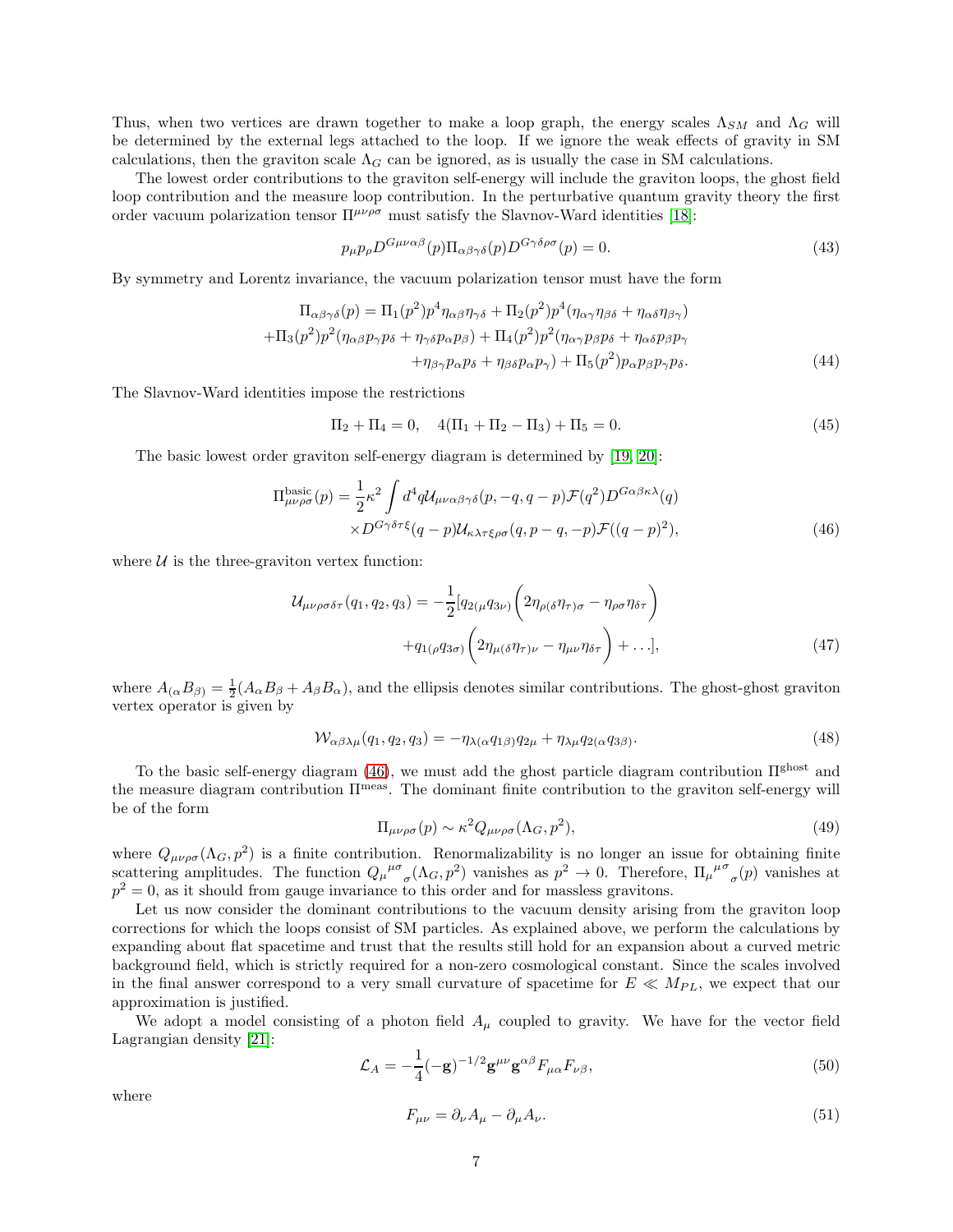The Lagrangian density  $(50)$  is now expanded according to  $(22)$ ,  $(23)$  and  $(24)$ . We find that

$$
\mathcal{L}_A^{(0)} = -\frac{1}{4} \eta^{\mu\nu} \eta^{\alpha\beta} F_{\mu\alpha} F_{\nu\beta},\tag{52}
$$

and

$$
\mathcal{L}_A^{(1)} = -\frac{1}{4} \left( \eta^{\mu\nu} \gamma^{\alpha\beta} + \eta^{\alpha\beta} \gamma^{\mu\nu} - \frac{1}{2} \eta^{\mu\nu} \eta^{\alpha\beta} \gamma \right) F_{\mu\alpha} F_{\nu\beta}.
$$
 (53)

We include in the Lagrangian density  $\mathcal{L}_A^{(0)}$  $A^{(0)}_A$  an additional gauge-fixing piece  $-\frac{1}{2}(\partial^{\mu}A_{\mu})^2$ . For a particular gauge no Faddeev-Popov ghost particles and diagrams contribute to the lowest order photon-graviton selfenergy calculation [\[21\]](#page-10-9). The local photon propagator has the form

$$
D_{\mu\nu}^{\mathcal{A}}(p) = \frac{\eta_{\mu\nu}}{p^2 + i\epsilon}.\tag{54}
$$

The graviton-A-A vertex in momentum space is given by

$$
\mathcal{V}_{\alpha\beta\lambda\sigma}(q_1, q_2) = \eta_{\lambda\sigma} q_{1(\alpha} q_{2\beta)} - \eta_{\sigma(\beta} q_{1\alpha)} q_{2\lambda} - \eta_{\lambda(\alpha} q_{1\sigma} q_{2\beta)} \n+ \eta_{\sigma(\beta} \eta_{\alpha)\lambda} q_1 \cdot q_2 - \frac{1}{2} \eta_{\alpha\beta} (\eta_{\lambda\sigma} q_1 \cdot q_2 - q_{1\sigma} q_{2\lambda}),
$$
\n(55)

where  $q_1, q_2$  denote the momenta of the two As connected to the graviton with momentum p.

The lowest order correction to the graviton vacuum loop will have the form

$$
\Pi_{\mu\nu\rho\sigma}^{GA}(p) = -\kappa^2 \int d^4q \mathcal{V}_{\mu\nu\lambda\alpha}(p,q) \mathcal{F}(q^2) D^{A\lambda\delta}(q)
$$

$$
\times \mathcal{V}_{\rho\sigma\kappa\delta}(p,q-p) \mathcal{F}((q-p)^2) D^{A\alpha\kappa}(q-p). \tag{56}
$$

Let us adopt the entire function  $\mathcal{F}(p^2) = \exp[-p^2/2\Lambda_G^2]$  in Euclidean momentum space, scaled by the gravitational energy scale  $\Lambda_G$ . We obtain

$$
\Pi_{\mu\nu\rho\sigma}^{\text{GA}}(p) = -\kappa^2 \int \frac{d^4 q \eta^{\lambda\delta} \eta^{\alpha\kappa}}{q^2 (q - p)^2} \mathcal{V}_{\mu\nu\lambda\alpha}(p, q)
$$

$$
\times \mathcal{V}_{\rho\sigma\kappa\delta}(p, q - p) \exp\left[-q^2/2\Lambda_G^2\right] \exp\left[-(q - p)^2/2\Lambda_G^2\right].
$$
(57)

As usual, we must add to [\(57\)](#page-7-0) the contributions from the tadpole photon-graviton diagrams and the invariant measure diagram.

We observe that from power counting of the momenta in the integral  $(57)$ , we obtain

<span id="page-7-0"></span>
$$
\Pi_{\mu\nu\rho\sigma}^{\text{GA}}(p) \sim \kappa^2 N_{\mu\nu\rho\sigma}(\Lambda_G, p^2),\tag{58}
$$

where  $N_{\mu\nu\rho\sigma}(\Lambda_G, p^2)$  is a finite contribution to  $\Pi_{\mu\nu\rho\sigma}^{GA}(p)$ .  $\Pi_{\mu}^{GA}$  $μσ$  $_{\sigma}(p)$  vanishes at  $p^2 = 0$ , as it should because of gauge invariance to this order and the massless graviton.

The vector field vertex form factor, *when coupled to SM gauge bosons*, will have the form

$$
\mathcal{E}^{\text{SM}}(p^2) = \exp\left[-p^2/2\Lambda_{SM}^2\right].\tag{59}
$$

If we choose  $\Lambda_{SM} > 1$  TeV, then we will reproduce the low energy SM experimental results and  $\mathcal{F}^{SM}(p^2)$ becomes  $\mathcal{F}^{\text{SM}}(0) = 1$  on the mass shell  $p^2 = 0$  [\[5,](#page-9-4) [6\]](#page-9-5).

## 4 Cosmological Constant Problem and Quantum Gravity

The cosmological constant problem is considered to be the most severe hierarchy problem in modern physics [\[22,](#page-10-10) [23,](#page-10-11) [24\]](#page-10-12). Can our quantum gravity theory solve the cosmological constant problem? The cosmological constant is a non-derivative coupling in the Lagrangian density  $\mathcal{L}_{grav}$ :

<span id="page-7-1"></span>
$$
\mathcal{L}_{\lambda} = -\frac{4}{\kappa^2} \lambda \sqrt{-g}.\tag{60}
$$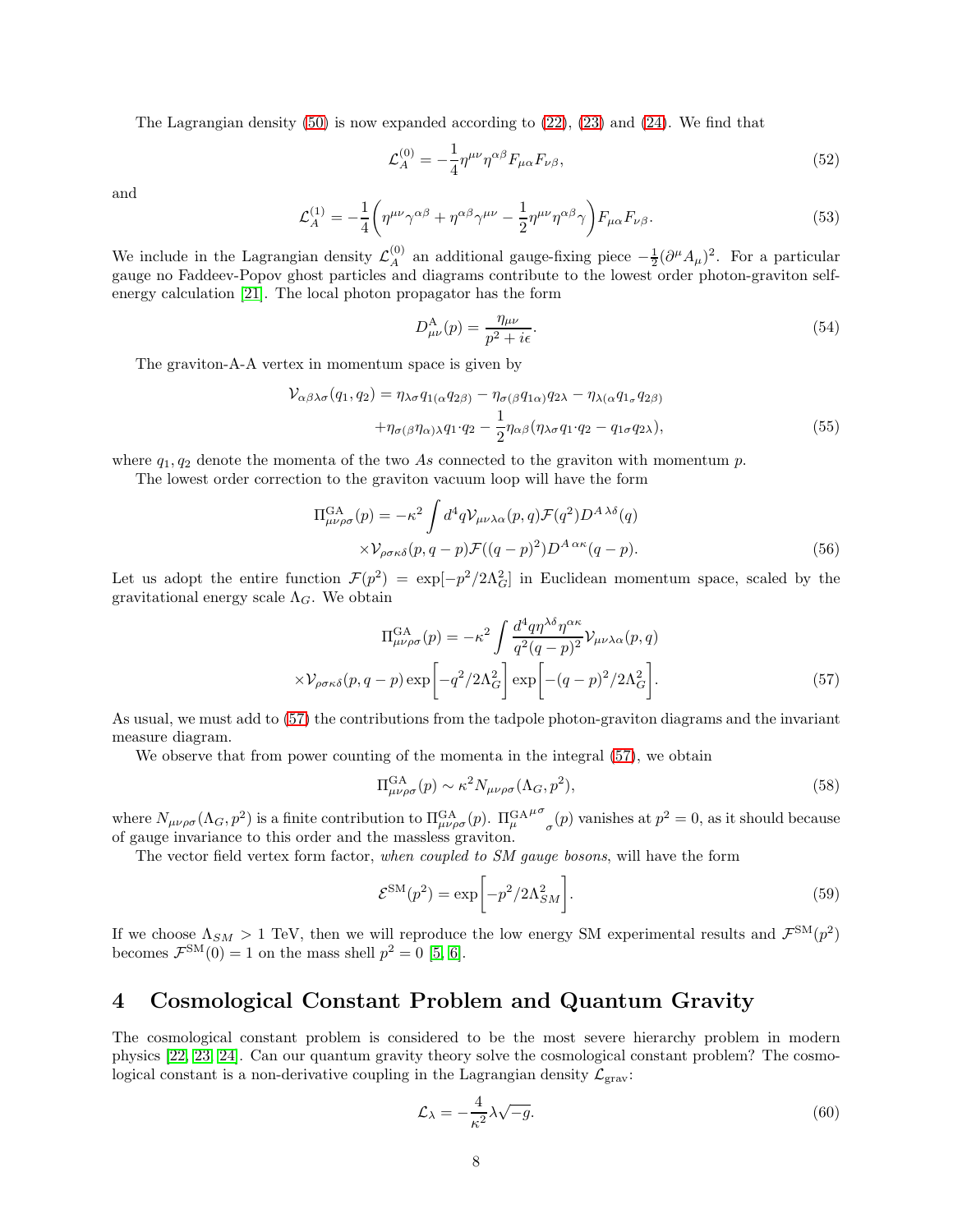In diagrammatic terms, it is a sum of zero momentum and zero temperature vacuum fluctuation loops coupled to external gravitons. The problem is to explain why the magnitude of  $\lambda$  is suppressed to be zero or a very small value when compared to observation.

We define an effective cosmological constant

$$
\lambda_{\text{eff}} = \lambda_0 + \lambda_{\text{vac}},\tag{61}
$$

where  $\lambda_0$  is the 'bare' cosmological constant in Einstein's classical field equations, and  $\lambda_{\text{vac}}$  is the contribution that arises from the vacuum density  $\lambda_{\text{vac}} = 8\pi G_N \rho_{\text{vac}}$ . Already at the SM electroweak scale ~ 10<sup>2</sup> GeV, a calculation of the vacuum density  $\rho_{\text{vac}}$ , based on local quantum field theory results in a discrepancy with the universe's critical energy density:

$$
\rho_{\rm vac} \lesssim 10^{-47} \, (\text{GeV})^4,\tag{62}
$$

of order 10<sup>55</sup>, resulting in a a severe fine tuning problem, since the virtual quantum fluctuations giving rise to  $\lambda_{\text{vac}}$  must cancel  $\lambda_0$  to an unbelievable degree of accuracy. The corresponding bound on  $\lambda_{\text{vac}}$  is

<span id="page-8-0"></span>
$$
\lambda_{\rm vac} \lesssim 10^{-84} \,\text{GeV}^2. \tag{63}
$$

If we choose the quantum gravity scale for gravity coupled to the vacuum density,  $\Lambda_{\rm Gvac} \lesssim 10^{-3}$  eV, then our quantum gravity theory leads to a suppression of the gravitational quantum corrections to  $\lambda_0$  for  $p^2 > \Lambda_{\text{Gvac}}^2$ . This suppresses  $\lambda_{\text{vac}}$  below the observational bound [\(63\)](#page-8-0).

A suppression of the vacuum energy fluctuation loops coupled to gravitons with the choice of energy scale,  $\Lambda_{\text{Gvac}} \lesssim 10^{-3}$  eV, suffers from a violation of the Eötvös experiment [\[25\]](#page-10-13) when a hydrogen atom is weighed in the gravitational field of the sun or Earth [\[26,](#page-10-14) [27\]](#page-10-15). The vacuum polarization contribution to the Lamb shift when coupled to a graviton is known to give a non-zero contribution to the energy of the atom, and the equivalence principle requires that it couple to gravity. We know to a precision of one part in  $10<sup>6</sup>$ that the gravitational effect in the vacuum polarization contribution to the Lamb shift actually exists. The effect is larger for quark-antiquark loops than electron-positron loops.

The vacuum energy loops are coupled to external gravitons in the absence of sources as determined by [\(60\)](#page-7-1). The problem with the weighing of the hydrogen atom in a gravitational field is connected to the presence of matter sources such as a nucleus (protons). For the Lamb shift it involves the electrostatic energy of the nucleus, while for the calculation of the Casimir effect [\[28,](#page-10-16) [29\]](#page-10-17), the physical system requires conducting metal plates. The vacuum loops coupled to gravitons in [\(60\)](#page-7-1) describes a physical picture different from the one consisting of vacuum loops in the presence of matter sources. The latter needs boundary conditions in space determined by the presence of matter. *We must understand why the zero-point energy gravitates in atomic environments and not in vacuum.* We also have to understand why this suppression of the vacuum energy coupled to gravity occurs in our vacuum and not in the vacuum associated with  $SU(2) \times U(1)$ weak interactions. This problem is solved in the UV complete EW model which does not possess a Higgs mechanism vacuum state and a Higgs particle [\[5,](#page-9-4) [6\]](#page-9-5). In this model there is no symmetric  $SU(2) \times U(1)$  state in which electrons, quarks and W and Z particles are massless. In the absence of a Higgs potential the  $\rho_{\text{vac}}$ produced by spontaneous EW symmetry breaking of the vacuum is zero.

A possible quantum gravity solution to the cosmological constant problem can be implemented, if we choose for the source-free, vacuum coupling of gravitons to vacuum fluctuation loops an energy scale  $\Lambda_{\rm Gvac} \lesssim$ 10<sup>−</sup><sup>3</sup> eV, while for the vacuum loops in the presence of matter sources with spacetime boundary conditions, we have  $\Lambda_{\rm Gmattvac} \gtrsim 1$  MeV. Thus, for the hydrogen atom and for couplings of SM particle loops to gravitons in high energy accelerators there would not be a conflict with the equivalence principle. The calculation of the zero-point vacuum density  $\rho_{\rm vac}$  in space for  $\Lambda_{\rm Gvac} \lesssim 10^{-3}$  eV would be sufficiently suppressed to not be in conflict with [\(63\)](#page-8-0). The question now arises as to how the vertex coupling gravitons to the vacuum fluctuation loops knows how to distinguish between the fluctuation loops in a vacuum and the loops in atomic and molecular systems? For the case of a pure local, point-like vertex in quantum gravity with  $\sqrt{G} = \sqrt{G_N}$ there is no way to distinguish the two physical systems. However, for the case of our quantum gravity in which  $\sqrt{G} = \sqrt{G_N} \mathcal{F}$ , the nonlocal nature of the entire function  $\mathcal{F}$  could distinguish between a pure vacuum and a material system with boundary conditions.

The UV complete quantum gravity has been applied to the problem of black holes [\[30\]](#page-10-18). The geometry of the black hole solution is regular. In place of the curvature singularity extreme energy fluctuations in the gravitational field at small length scales provide an effective cosmological constant in a region described by a de Sitter space. The UV complete quantum gravity removes curvature singularities in black holes.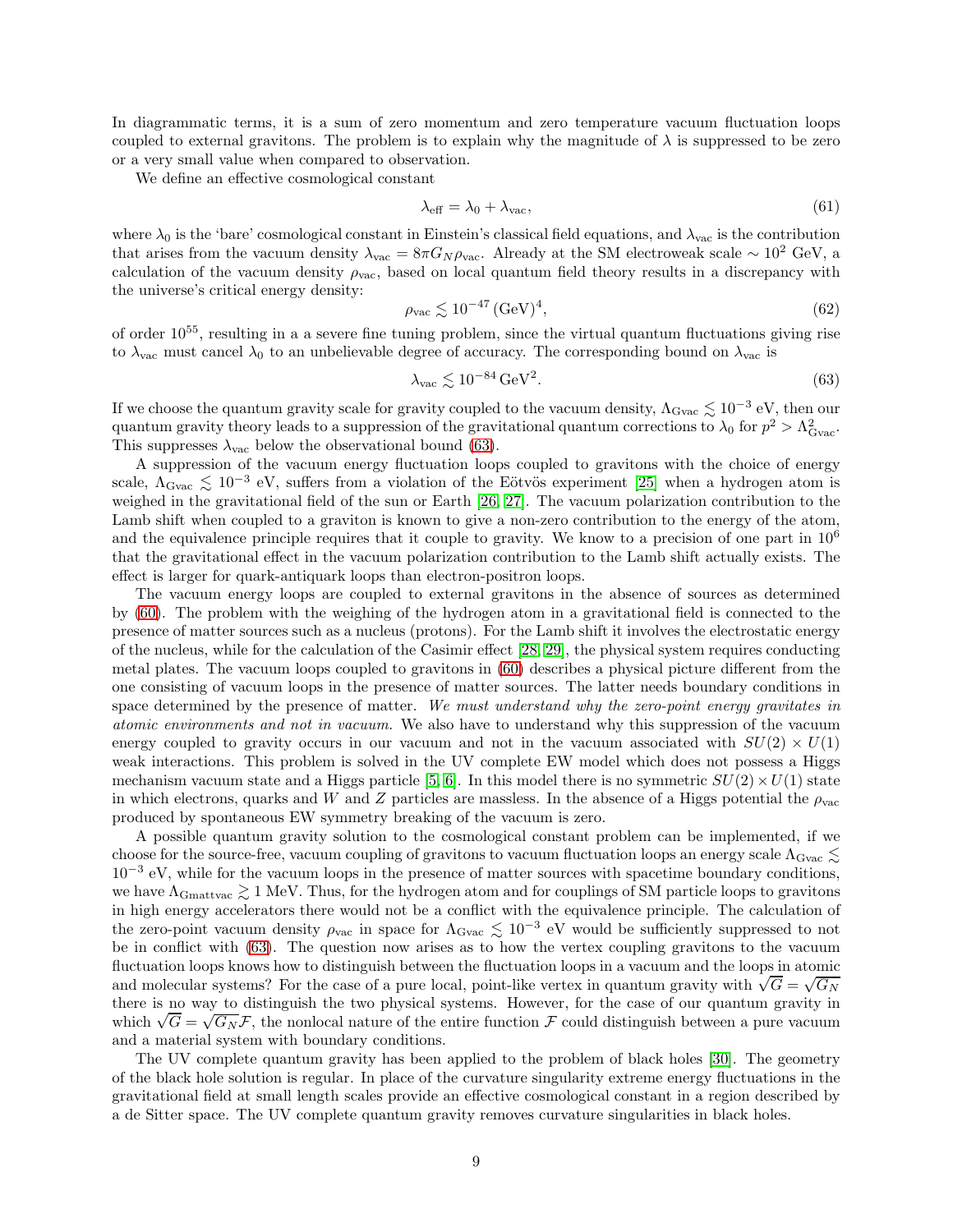## 5 Conclusions

We have formulated a UV complete quantum gravity theory by extending the vertex coupling strength  $\sqrt{G_N}$ to more general entire functions  $\sqrt{G} = \sqrt{G_N} \mathcal{F}$  in spacetime and in momentum space. This circumvents the problem of the lack of finiteness and renormalizability of quantum gravity for  $\sqrt{G} = \sqrt{G_N}$ . An ongoing project is to find methods to restrict the choice of entire functions in the UV complete standard model and in our UV complete quantum gravity. It is clear that the standard choice of constant coupling strengths and local point interactions in QFT results in a restricted physical picture in which a Higgs mechanism and a physical Higgs particle are required to obtain a renormalizable EW theory. It also leads to the problem of the non-renormalizability of quantum gravity in a perturbative approach to the problem. There seems to be no obvious physical reason why nature should restrict itself to the special case of entire functions  $\mathcal{E} = 1$  and  $\mathcal{F} = 1$  in QFT. Releasing QFT from this restriction opens up the possibility of UV complete QFTs. However, experiments at the LHC should decide whether a Higgs particle exists and the high energy behavior of running coupling constants in the standard model. If the EW coupling constants g and  $g'$  behave as ~  $1/\ln(s)$  for  $\sqrt{s} > 1-2$  TeV where  $\sqrt{s}$  is the center-of-mass energy, then this proves experimentally that at the high energies available at the LHC the coupling constants do run as predicted by standard renormalization theory. On the other hand, if the g and g' run with a behavior different than  $1/\ln(s)$  for  $\sqrt{s} > 1-2$  TeV, then this will be a clear signature that the entire functions at vertices of Feynman diagrams are not restricted to constant coupling constants in the QFT action. Such an experimental discovery would result in a fundamental revision of QFT.

By assuming a constant energy scale  $\Lambda_{\rm Gvac} \lesssim 10^{-3}$  eV for vacuum fluctuation loops coupled to gravitons in a vacuum, and the energy scale  $\Lambda_{\rm Gmattvac} \gtrsim 1$  Mev for vacuum loops cb oupled to gravity in material systems, the suppression of the cosmological constant  $\lambda$  can be achieved without canceling the gravitational effects in the Lamb shift in hydrogen, or physical vacuum fluctuations in atomic and molecular systems such as the Casimir effect.

## Acknowledgements

I thank Viktor Toth, Martin Green and Laurent Freidel for helpful and stimulating discussions. This work was supported by the Natural Sciences and Engineering Research Council of Canada. Research at the Perimeter Institute for Theoretical Physics is supported by the Government of Canada through NSERC and by the Province of Ontario through the Ministry of Research and Innovation (MRI).

## <span id="page-9-0"></span>References

- <span id="page-9-1"></span>[1] G. 't Hooft and M. Veltman, Ann. Inst. Henri Poincaré,  $30, 69$  (1974).
- <span id="page-9-2"></span>[2] S. Deser and P. van Nieuwenhuizen, Phys. Rev. 10, 401 (1974).
- <span id="page-9-3"></span>[3] S. Deser and P. van Nieuwenhuizen, Phys. Rev. 10, 411 (1974).
- <span id="page-9-4"></span>[4] M. Goroff and A. Sagnotti, Nucl. Phys. B266, 709 (1986).
- <span id="page-9-5"></span>[5] J. W. Moffat, [arXiv:1006.1859](http://arxiv.org/abs/1006.1859) [hep-ph].
- <span id="page-9-6"></span>[6] J. W. Moffat, [arXiv:1103.0979](http://arxiv.org/abs/1103.0979) [hep-ph].
- <span id="page-9-7"></span>[7] R. E. Cutkosky, J. Math. Phys. 1, 429 (1960).
- <span id="page-9-8"></span>[8] G. V. Efimov, Commun. Math. Phys. 5, 42 (1967).
- <span id="page-9-9"></span>[9] G. V. Efimov, Commun. Math. Phys. 7, 138 (1968).
- <span id="page-9-10"></span>[10] G. V. Efimov, Ann. Phys. (N.Y.) **71**, 466 (1972).
- [11] J. N. Goldberg, Phys. Rev. **111**, 315 (1958).